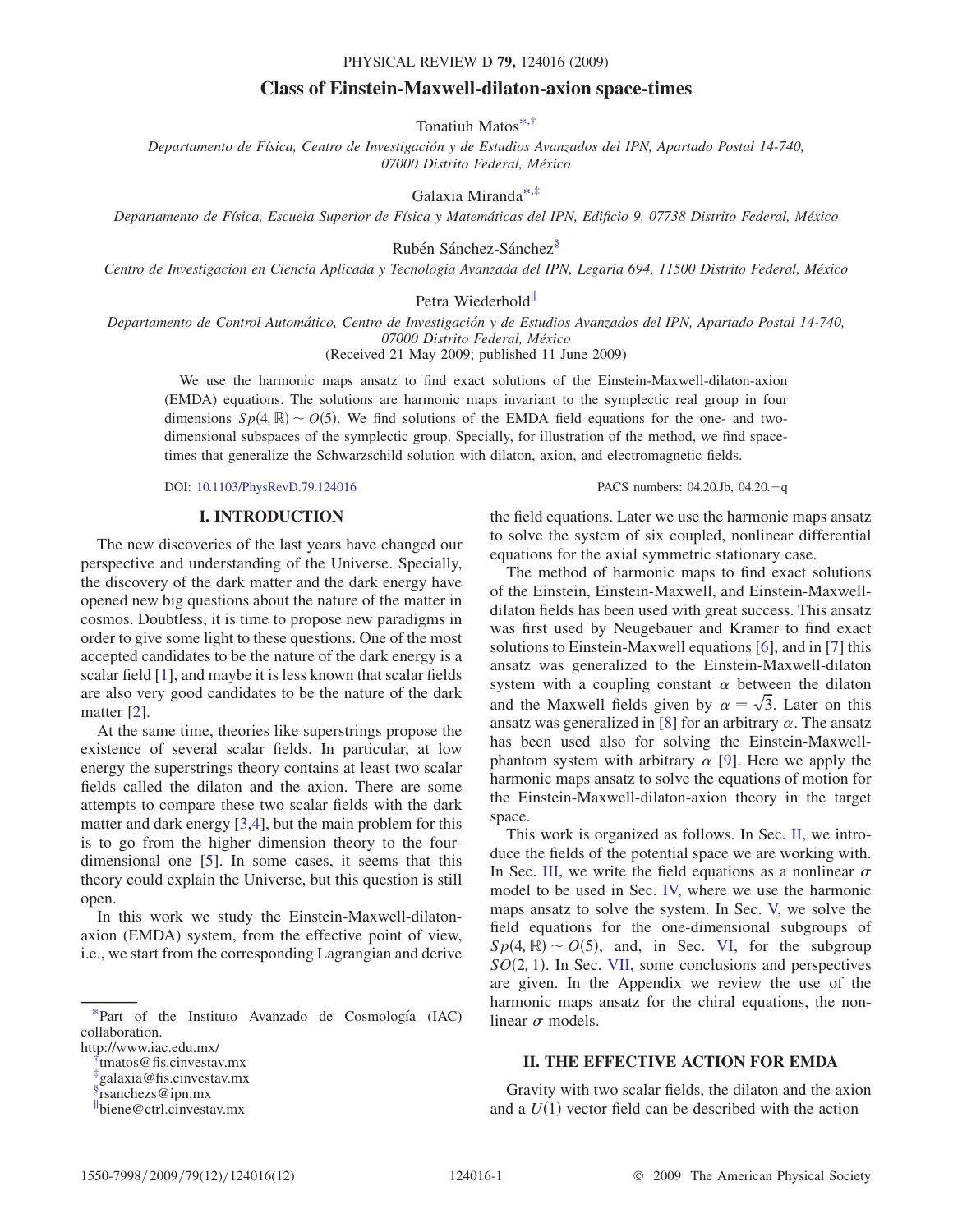$$
S = \frac{1}{16\pi} \int \left[ -R + \frac{1}{3} e^{-4\Phi} H_{\mu\nu\lambda} H^{\mu\nu\lambda} + 2 \partial_{\mu} \Phi \partial^{\mu} \Phi \right]
$$

$$
- e^{-2\Phi} F_{\mu\nu} F^{\mu\nu} \left[ \sqrt{-g} d^4 x, \right] \tag{1}
$$

where we start with a space-time metric in four dimensions with the dilaton  $\Phi$  coupled to the  $U(1)$  vector field, the Maxwell field, with coupling constant  $\alpha = 1$  as in superstrings theory, such that  $F_{\mu\nu} = \nabla_{\mu} A_{\nu} - \nabla_{\nu} A_{\mu}$  is the corresponding Maywell tensor plus, the Pecci-Quinn responding Maxwell tensor plus the Pecci-Quinn pseudoscalar a. The Maxwell tensor can be written as  $F =$ dA. The antisymmetric tensor of three indices  $H^{\mu\nu\lambda}$  is the Kalb-Ramon tensor defined as

$$
H_{\mu\nu\lambda} = (\partial_{\mu}B_{\nu\lambda} + \partial_{\lambda}B_{\mu\nu} + \partial_{\nu}B_{\lambda\nu})
$$

$$
- (A_{\mu}F_{\nu\lambda} + A_{\lambda}F_{\mu\nu} + A_{\nu}F_{\lambda\mu}).
$$
 (2)

<span id="page-1-0"></span>In this description, the electromagnetic 4-potential  $A_\mu$ has two nonzero components

$$
A_{\mu} = \frac{1}{\sqrt{2}} (\psi, 0, 0, \sqrt{2}A_{\varphi}).
$$

On the other hand, the Kalb-Ramon tensor has only one component  $B_{03} = b$ .

The symmetry group  $Sp(4, \mathbb{R})$  for the EMDA model acts on the set of the six potentials: f, the gravitational;  $\epsilon$ , the rotational;  $\psi$ , the electrostatic;  $\chi$ , the magnetostatic;  $\Phi$ , the dilatonic; and a the axionic potential. The group  $Sp(4, \mathbb{R})$ is homomorphic to the group  $O(5)$ , but in this work we will use the representations of  $Sp(4, \mathbb{R})$ . The three potentials f,  $\psi$ , and  $\chi$  are dual to the three potentials  $\epsilon$ ,  $\chi$ , and  $\alpha$ . Here  $\alpha$ is a Pecci-Quinn pseudoscalar field dual to the Kalb-Ramon tensor  $H^{\mu\nu\sigma}$ 

$$
H^{\mu\nu\sigma} = \frac{1}{2} e^{4\Phi} E^{\mu\nu\sigma\tau} \frac{\partial \mathbf{a}}{\partial x^{\tau}}.
$$

<span id="page-1-2"></span>The effective action for the bosonic sector of a heterotic string of ten dimensions compactified into four and with one vector field  $U(1)$  can be rewritten as

$$
S = \frac{1}{16\pi} \int \left\{ -R + 2\partial_{\mu}\Phi \partial^{\mu}\Phi + \frac{1}{2} e^{4\Phi} \partial_{\mu} a \partial^{\mu} a \right\}
$$

$$
- e^{-2\Phi} F_{\mu\nu} F^{\mu\nu} - a F_{\mu\nu}{}^* F^{\mu\nu} \right\} \sqrt{-g} d^4 x. \tag{3}
$$

Here  ${}^*F = \frac{1}{2} E^{\mu\nu\lambda\tau} F_{\lambda\tau}$  is the dual of the Maxwell tensor.<br>Also, we have that  $F^{\mu\nu\lambda\tau} = e^{\mu\nu\lambda\tau} \sin(\alpha) / \sqrt{-a}$  is the Here  $F = \frac{1}{2} E^{\mu\nu\lambda\tau} \lambda_{\tau}$  is the dual of the Maxwell tensor.<br>Also, we have that  $E^{\mu\nu\lambda\tau} = \varepsilon^{\mu\nu\lambda\tau} \text{sign}(g)/\sqrt{-g}$  is the Levi-Civita pseudotensor. To reduce the system to three dimensions we need a nonzero, timelike Killing vector. With this ansatz it is possible to write the four-dimensional metric  $g_{\mu\nu}$  in terms of the three-dimensional  $h_{ij}$  one as

<span id="page-1-4"></span>
$$
ds^{2} = ds_{(4)}^{2} = g_{\mu\nu}dx^{\mu}dx^{\nu}
$$
  
=  $f(dt - \omega_{i}dx^{i})^{2} - \frac{1}{f}h_{ij}dx^{i}dx^{j}.$  (4)

(We use the following convention: Latin indices run in three dimensions, for example *i*,  $j = 1, 2, 3$  and Greek indices run in four dimensions, for example  $\alpha$ ,  $\beta = 0, 1, 2$ , 3.) Here, the three-dimensional metric is given by

<span id="page-1-1"></span>
$$
ds_{(3)}^{2} = h_{ij}dx^{i}dx^{j} = 2e^{2\Gamma}dzd\bar{z} + \rho^{2}d\varphi^{2},
$$
 (5)

or, in Weyl coordinates we use the complex variable  $z =$  $\frac{1}{\sqrt{2}}(\rho + i\zeta)$ , thus metric ([5\)](#page-1-1) transforms into the Lewis-Papapetrou form

$$
ds_{(3)}^{2} = e^{2\Gamma}(d\rho^{2} + d\zeta^{2}) + \rho^{2}d\varphi^{2}.
$$

We will use also the Boyer-Lindquist coordinates  $\rho = \sqrt{r^2 - 2mr + \sigma^2} \sin(\theta)$  and  $\zeta = (r - m) \cos(\theta)$ . In these  $\sqrt{r^2 - 2mr + \sigma^2} \sin(\theta)$  and  $\zeta = (r - m)\cos(\theta)$ . In these coordinates the 3-metric (5) reads coordinates, the 3-metric ([5](#page-1-1)) reads

$$
ds_{(3)}^{2} = e^{2\Gamma} \left[ ((r - m)^{2} + K^{2} \cos^{2}(\theta)) \times \left( \frac{dr^{2}}{r^{2} - 2mr + \sigma^{2}} + d\theta^{2} \right) \right] + (r^{2} - 2mr + \sigma^{2}) \sin^{2}(\theta) d\varphi^{2}.
$$
 (6)

<span id="page-1-5"></span>The variation of the action ([3](#page-1-2)) gives the Euler-Lagrange equations for the fields, to obtain the following: the coupled Maxwell equation with two scalar fields

$$
\nabla_{\mu} (e^{-2\Phi} F^{\mu\nu} + a^* F^{\mu\nu}) = 0,
$$
 (7)

the dilaton and axion equations

$$
\nabla^{\mu}\nabla_{\mu}\Phi = \frac{1}{2}e^{-2\Phi}F^2 + \frac{1}{2}e^{4\Phi}(\partial a)^2,
$$
 (8)

$$
\nabla_{\mu} (e^{4\Phi} g^{\mu\nu} \partial_{\nu} \mathbf{a}) + \mathbf{F}_{\mu\nu} {}^* \mathbf{F}^{\mu\nu} = 0, \tag{9}
$$

<span id="page-1-6"></span>and the main Einstein equations

$$
R_{\mu\nu} = 2\Phi_{,\mu}\Phi_{,\nu} + \frac{1}{2}e^{4\Phi}a_{,\mu}a_{,\nu} + e^{-2\Phi}\left(2F_{\mu\tau}F^{\tau}{}_{\nu} + \frac{1}{2}F^{2}g_{\mu\nu}\right)
$$
 (10)

If there exists a timelike Killing vector, it is possible to decompose the Maxwell tensor into two fields, the electrostatic  $\psi$  and the magnetostatic  $\chi$  potentials. With the help of these two quantities we can obtain the electric  $E_i = F_{0i}$ <br>and magnetic  $F_{i,j} = \epsilon^{ijk} R_j$  components of the Maxwell and magnetic  $F_{ij} = \varepsilon^{ijk}B_k$  components of the Maxwell<br>tensor as tensor as

$$
\mathcal{F}_{i0} = \frac{1}{\sqrt{2}} \partial_i \psi, \tag{11}
$$

$$
e^{-2\Phi}F^{ij} + a^*F^{ij} = \frac{f}{\sqrt{2h}}e^{ijk}\partial_k\chi.
$$
 (12)

<span id="page-1-3"></span>The first relationship [\(11\)](#page-1-3) can be deduced from the Bianchi identity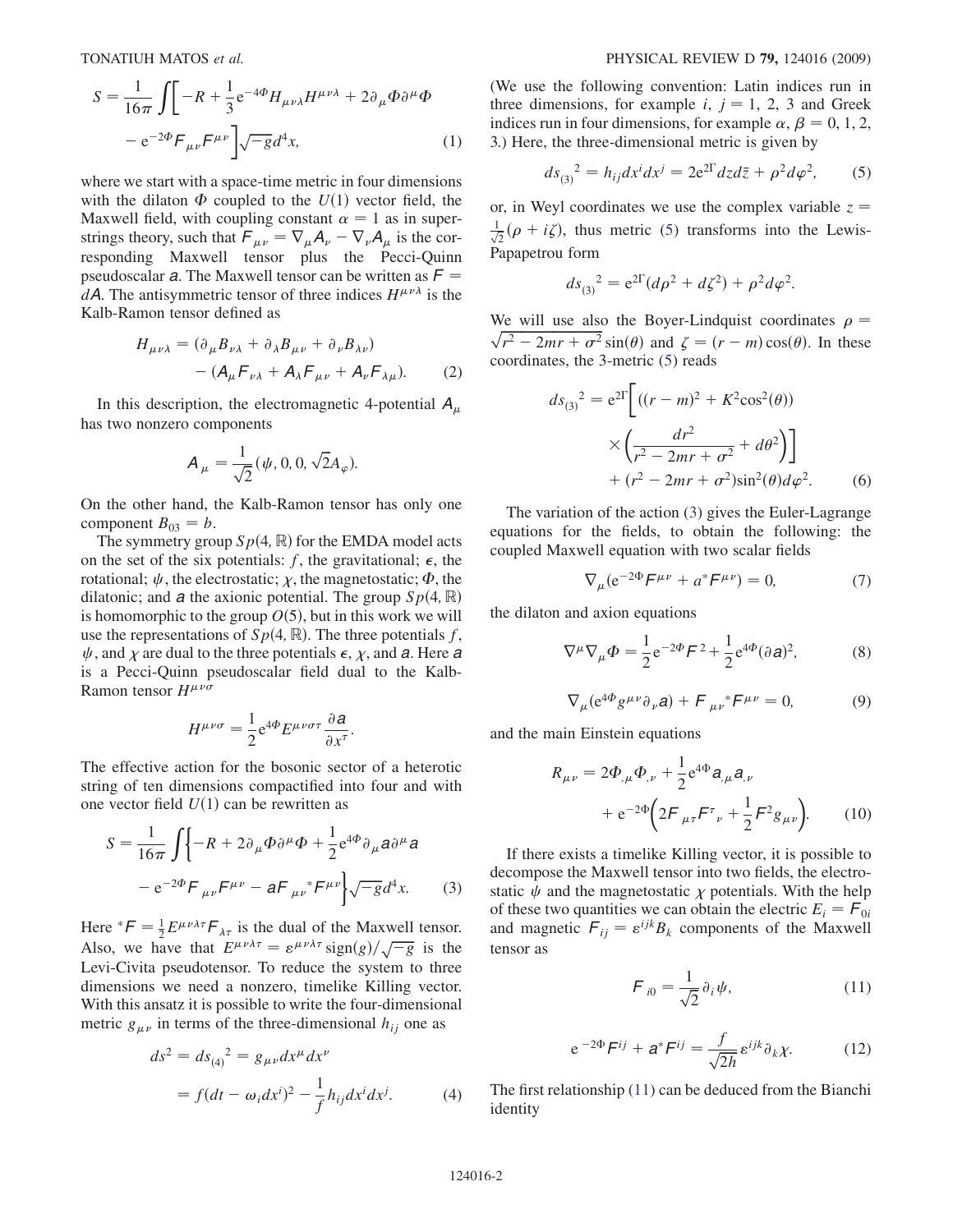$$
\nabla_{\mu}^* F^{\mu\nu} = 0.
$$

Another important quantity for this work is the twist 3 tensor  $\tau_i$ , this is derived from the rotational  $\varepsilon$ , the magnetostatic  $\chi$  and electrostatic  $\psi$  potentials as

$$
\tau_i = \partial_i \epsilon + \psi \partial_i \chi - \chi \partial_i \psi.
$$

The metric function  $\omega_i = \omega_i(r, \theta)$  in the 4-metric in the Lewis-Papapetrou form ([4\)](#page-1-4) is computed from the relation

$$
\tau^{i} = -\frac{f}{\sqrt{h}} \varepsilon^{ijk} \partial_j \omega_k.
$$

Thus, if we know the potentials, we can integrate the elements of the four-dimensional metric.

## III. THE NONLINEAR  $\sigma$  model of the emda **THEORY**

The most important feature we use here to find exact solutions for the EMDA field equations is the fact that the Euler-Lagrange equations  $(7)$  $(7)$ – $(10)$  $(10)$  $(10)$ , can be obtained from the following action of the three-dimensional nonlinear  $\sigma$ model [[10](#page-11-4)]

$$
S^{(3)} = \int \Big\{ R^{(3)} - \frac{1}{2f^2} \big[ (\nabla f)^2 + (\nabla \epsilon + \psi \nabla \chi - \chi \nabla \psi)^2 \big] - 2(\nabla \Phi)^2 - \frac{1}{2} \exp(4\Phi)(\nabla \kappa)^2 + \frac{1}{f} \big[ e^{2\Phi} (\nabla \psi - a\nabla \chi)^2 + e^{-2\Phi} (\nabla \psi)^2 \big] \Big\} \sqrt{h} d^3 x.
$$
\n(13)

Alternatively this can be written as

$$
S_{(\sigma)} = \int (R^{(3)} - G_{AB} \partial_i \varphi^A \partial_j \varphi^B h^{ij}) \sqrt{h} d^3 x, \qquad (14)
$$

<span id="page-2-2"></span>with the line element of the target space given by

$$
dl^{2} = G_{AB}d\varphi^{A}d\varphi^{B}
$$
  
=  $\frac{1}{2f^{2}}[df^{2} + (d\epsilon + \psi d\chi - \chi d\psi)^{2}]$   
 $-\frac{1}{f}[e^{2\Phi}(d\chi - ad\psi)^{2} + e^{-2\Phi}d\psi^{2}] + 2d\Phi^{2}$   
+  $e^{4\Phi}da^{2}$ , (15)

<span id="page-2-0"></span>where we have introduced the vector potential

$$
\varphi^A=(f,\,\epsilon,\,\psi,\,\chi,\Phi,\,a).
$$

This important line element can be derived from the following Lagrangian density, which introduces the matrix  $g \in Sp(4, \mathbb{R})$  of potentials

$$
\mathcal{L} = \frac{1}{4} \operatorname{Tr} (dgg^{-1} dgg^{-1}) \tag{16}
$$

in two dimensions. In terms of the complex variables  $\zeta$  and

 $\bar{z}$  this is equivalent to

$$
\mathcal{L} = \frac{1}{4} \operatorname{Tr}(\boldsymbol{g}_{,z} \boldsymbol{g}_{,\bar{z}}^{-1} + \boldsymbol{g}_{,\bar{z}} \boldsymbol{g}_{,z}^{-1}).
$$

<span id="page-2-1"></span>The Euler-Lagrange equations of this relation are the chiral equations

$$
(\mathbf{g}_{z}\mathbf{g}^{-1})_{\bar{z}} + (\mathbf{g}_{\bar{z}}\mathbf{g})_{z}^{-1} = 0. \tag{17}
$$

<span id="page-2-4"></span>The form of  $g$  can be expressed as a Gaussian decomposition of  $2 \times 2$  matrices P and Q given by

$$
g = \begin{pmatrix} P^{-1} & P^{-1}Q \\ QP^{-1} & P + QP^{-1}Q \end{pmatrix},
$$
 (18)

<span id="page-2-5"></span>where  $P$  and  $Q$  are

$$
P = \begin{pmatrix} f - e^{-2\Phi} \psi^2 & -e^{-2\Phi} \psi \\ -e^{-2\Phi} \psi & -e^{-2\Phi} \end{pmatrix},
$$
  
\n
$$
Q = \begin{pmatrix} w\psi - \epsilon & -w \\ w & -a \end{pmatrix}.
$$
 (19)

Here we have introduced the variable  $w = \chi - a\psi$ . Then,<br>solving the quiral equation (17), we can find solutions of solving the quiral equation ([17](#page-2-1)), we can find solutions of the EMDA theory.

## IV. THE HARMONIC MAPS ANSATZ FOR  $Sp(4, \mathbb{R})$ -INVARIANT CHIRAL EQUATIONS

In this section, we apply the harmonic maps ansatz explained in the Appendix in order to solve the matrix equation [\(17\)](#page-2-1). Metric ([15](#page-2-2)) defines a target space where the covariant derivatives of the Riemann tensor are zero. Thus, following the method given in the Appendix, the Lie group element  $g \in Sp(4, \mathbb{R})$  of the topological Lie group  $Sp(4, \mathbb{R})$  can be parametrized in two variables  $\xi$  and  $\bar{\xi}$  as  $\sigma = \sigma(\xi, \bar{\xi})$ . We know that since  $Sp(4, \mathbb{R})$  is a linear sub $g = g(\xi, \bar{\xi})$ . We know that since  $Sp(4, \mathbb{R})$  is a linear sub-<br>group of  $GL(n)$  then the Maurer-Cartan form  $g_{\text{MGP}}$  on the group of  $GL(n)$ , then the Maurer-Cartan form  $\omega_{MC}$  on the tangent space  $T_{\sigma}(Sp(4, \mathbb{R}))$  of  $Sp(4, \mathbb{R})$ , can be defined by an element  $\mathbf{v}_q$  of  $T_qSp(4, \mathbb{R})$  such that

$$
\mathbf{A} = \boldsymbol{\omega}_{\mathrm{MC}}(\mathbf{v}_g) = \mathbf{v}_g g^{-1}.
$$
 (20)

<span id="page-2-3"></span>We can solve this equation to obtain

$$
g_{,i} = A_i(g)g, \qquad i = \xi, \bar{\xi}, \qquad (21)
$$

to get the matrix  $g \in G$ . It can be shown that if **A** is built as

$$
\stackrel{\circ}{A}_i(g) = \sum_{j=1}^{\dim G_s} \stackrel{(k)}{\stackrel{\circ}{\rightarrow}} \varsigma k,\tag{22}
$$

<span id="page-2-6"></span>being  $a_i^{(k)}$  Killing vectors of the maximally symmetric space  $V_2$  with the two-dimensional metric

$$
ds_{V_2}^2 = \frac{d\xi d\bar{\xi}}{V^2},\tag{23}
$$

where  $V = 1 + k \xi \bar{\xi}$  and  $s_k$  are the generators of the Lie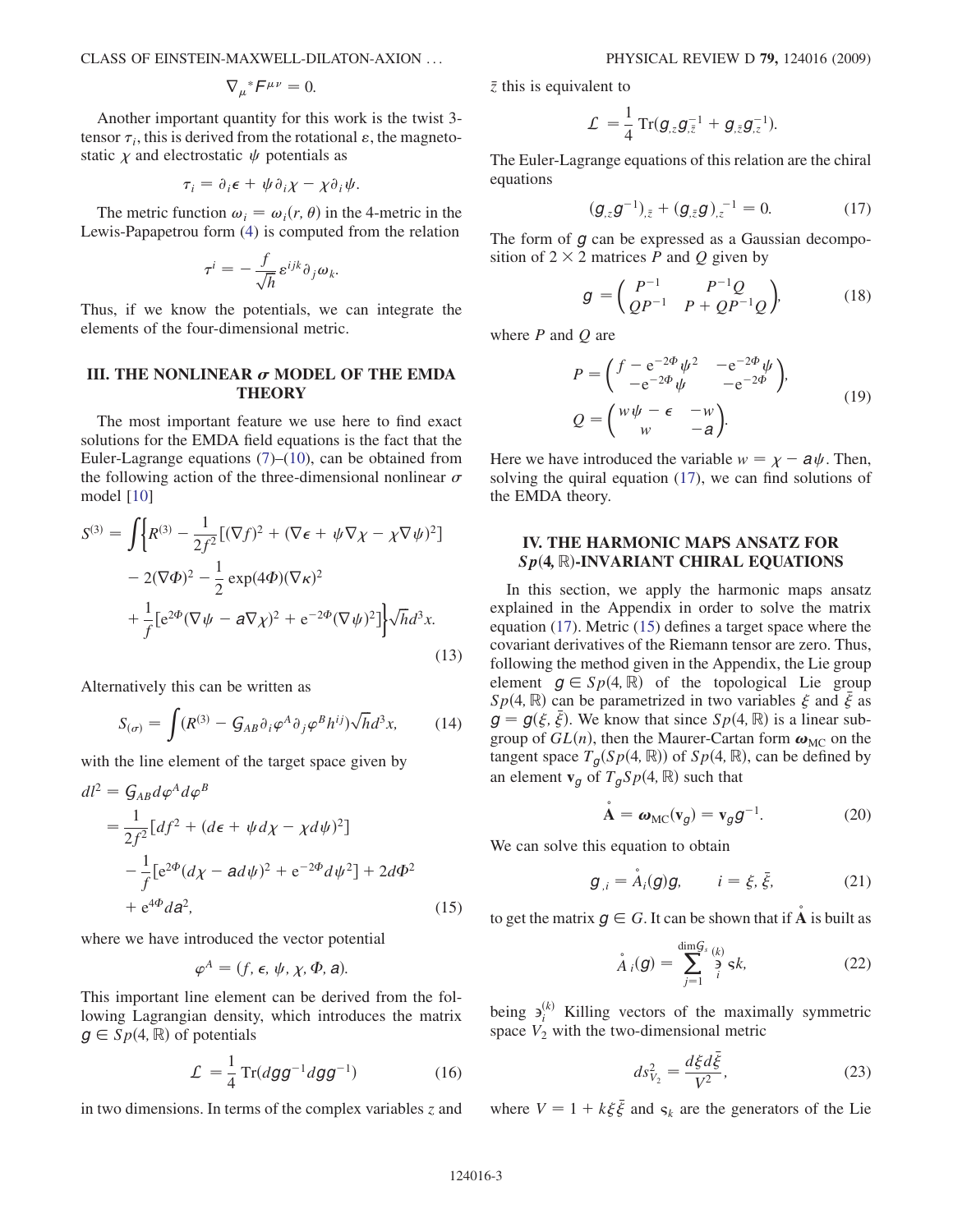algebra  $G_s$  of the submanifold  $G_s$  of  $Sp(4, \mathbb{R})$ . Then the element  $g \in Sp(4, \mathbb{R})$  of the exponential equation ([21](#page-2-3)) is a solution of the quiral equations ([17](#page-2-1)) (see also the Appendix).

We find solutions of the EMDA problem, by solving Eqs. ([21](#page-2-3)) in the two variables  $\xi$  and  $\overline{\xi}$ . In our present case, a representation of g of the group  $Sp(4, \mathbb{R})$  is given by [\(18\)](#page-2-4) and ([19](#page-2-5)).

### V. ONE-DIMENSIONAL SUBSPACES

One-dimensional subspaces are the simplest subspaces to be handled and at the same time the richest ones. Therefore it is worth studying them with some deepness. In one dimension there is only one Killing vector, thus the Killing equation [\(21\)](#page-2-3) reduces to solve the matrix equation

$$
g_{,\lambda} = Ag,\tag{24}
$$

<span id="page-3-3"></span><span id="page-3-1"></span>where  $\lambda$  is the parameter solution of the Laplace equation in one dimension

$$
(\rho \lambda_{,z})_{,\bar{z}} + (\rho \lambda_{,\bar{z}})_{,z} = 0 \tag{25}
$$

and  $A \in sp(4, \mathbb{R})$ , the corresponding Lie algebra of  $Sp(4, \mathbb{R})$ . Here, it is convenient to use the fact that the chiral equations are invariant under the left action of the group  $Sp(4, \mathbb{R})$ . Thus, if B,  $D \in Sp(4, \mathbb{R})$  we have that  $C = \text{BAR}^{-1}$  fulfils (24) with  $\sigma' = C\sigma'$  being  $\sigma' =$  $C = BAB^{-1}$  fulfils ([24](#page-3-1)) with  $g'_{\lambda} = Cg'$ , being  $g' = BgD$ . Then it is convenient to work with a representative <sup>B</sup>gD. Then it is convenient to work with a representative of the equivalence class of A. It is easy to see that there are only two independent representatives of the equivalence class such that  $A \in sp(4, \mathbb{R})$ ; the first one is

<span id="page-3-5"></span>
$$
A = \begin{pmatrix} p & 0 & 0 & 0 \\ 0 & p^* & 0 & 0 \\ 0 & 0 & -p & 0 \\ 0 & 0 & 0 & -p^* \end{pmatrix}.
$$
 (26)

<span id="page-3-2"></span>With matrix A the solution of Eq. ([24](#page-3-1)) is

$$
g = \begin{pmatrix} Ae^{p\lambda} & 0 & 0 & 0\\ 0 & \frac{1}{B}e^{q\lambda} & 0 & 0\\ 0 & 0 & \frac{1}{A}e^{-p\lambda} & 0\\ 0 & 0 & 0 & Be^{-q\lambda} \end{pmatrix}.
$$
 (27)

<span id="page-3-4"></span>We compare [\(18\)](#page-2-4) with ([27](#page-3-2)) to get the potentials

$$
f = \frac{1}{A}e^{-p\lambda}, \qquad \Phi = \frac{1}{2}(q\lambda + \ln B),
$$
  

$$
\psi = \epsilon = \chi = a = 0.
$$
 (28)

Now we give some examples. If we take the solution of the Laplace equations [\(25\)](#page-3-3)  $\lambda = \lambda_0 \ln[1 - \frac{2m}{r}] + m_0$ , the potentials become

$$
f = \frac{1}{A e^{pm_0}} \left( 1 - \frac{2m}{r} \right)^{-p\lambda_0},
$$
  
\n
$$
\phi = \frac{1}{2} \ln B + \frac{1}{2} q \left( m_0 + \lambda_0 \ln \left( 1 - 2 \frac{m}{r} \right) \right).
$$
\n(29)

The four-dimensional space-time metric for this solution is then

$$
ds^{2} = \frac{1}{f} [\hat{K} dr^{2} + (r^{2} - 2mr)(\hat{K} d\theta^{2} + \sin^{2}(\theta) d\varphi^{2})] - f dt^{2},
$$
\n(30)

<span id="page-3-0"></span>where

$$
\hat{K} = \left(\frac{(r-m)^2 - m^2 \cos^2(\theta)}{r^2 - 2mr}\right)^{k_0}.
$$

For  $r \gg 1$  this solution has the asymptotic behavior given by by

$$
f \rightarrow 1 + \frac{2mp\lambda_0}{r} + 2m^2p(1+p)\frac{1}{r^2} + \cdots
$$

and

$$
\Phi \rightarrow \frac{1}{2} \ln B + \frac{1}{2} q m_0 - \frac{q \lambda_0 m}{r} + \cdots
$$

Another example is the following. We use now the harmonic map

$$
\lambda = \lambda_0 \ln \left( \frac{r - m - \sqrt{m^2 - \sigma^2}}{r - m + \sqrt{m^2 - \sigma^2}} \right) + m_0.
$$

In this case, solution ([28](#page-3-4)) becomes

$$
f = \frac{1}{Ae^{pm_0}} \left( \frac{m - r + \sqrt{m^2 - \sigma^2}}{m - r - \sqrt{m^2 - \sigma^2}} \right)^{-p\lambda_0},
$$
  
\n
$$
\Phi = \frac{q}{2} \left( \lambda_0 \ln \left( \frac{r - m - \sqrt{m^2 - \sigma^2}}{r - m + \sqrt{m^2 - \sigma^2}} \right) + m_0 \right) + \frac{1}{2} \ln B,
$$
\n(31)

and the four-dimensional space-time metric for this solution is

$$
ds^{2} = \frac{1}{f} [\hat{K} dr^{2} + (r^{2} - 2mr + \sigma^{2}) (\hat{K} d\theta^{2} + \sin^{2}(\theta) d\varphi^{2})] - f dt^{2},
$$
\n(32)

with

$$
\hat{K} = \left(\frac{(r-m)^2 + (\sigma^2 - m^2)\cos^2(\theta)}{r^2 - 2mr + \sigma^2}\right)^{k_0}.
$$

Here, the asymptotic behavior for  $r \gg 1$  is given by

$$
f \to 1 + \frac{2p\lambda_0\sqrt{m^2 - \sigma^2}}{r} + \cdots
$$

and

$$
\Phi \rightarrow \frac{1}{2} \ln B + \frac{1}{2} q m_0 - \frac{q \lambda_0 \sqrt{m^2 - \sigma^2}}{r} + \cdots,
$$

where we have set  $Ae^{pm_0} = 1$ . We can use more harmonic maps in order to find more exact solutions.

In what follows, we study the second representative of  $A \in sp(4, \mathbb{R})$ , given by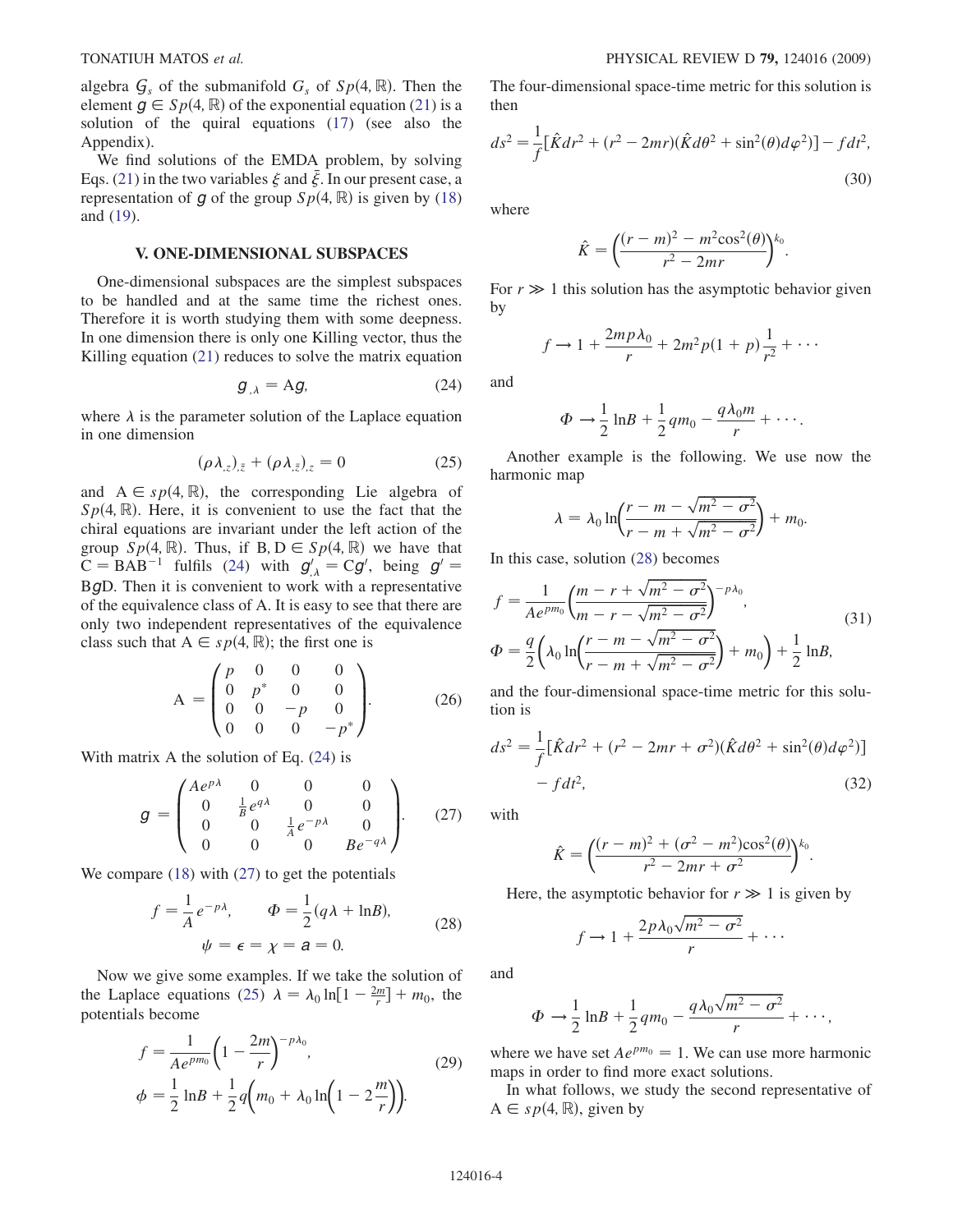$$
A = \begin{pmatrix} p & 1 & 0 & 0 \\ 0 & p & 0 & 0 \\ 0 & 0 & -p & 0 \\ 0 & 0 & -1 & -p \end{pmatrix}.
$$
 (33)

<span id="page-4-3"></span>With this representative we obtain the solution

$$
g = \begin{pmatrix} (a\lambda - a^{2}c)e^{p\lambda} & a e^{p\lambda} & 0 & 0 \\ a e^{p\lambda} & 0 & 0 & 0 \\ 0 & 0 & 0 & \frac{1}{a}e^{-p\lambda} \\ 0 & 0 & \frac{1}{a}e^{-p\lambda} & (-\frac{1}{a}\lambda + c)e^{-p\lambda} \end{pmatrix}
$$
(34)

<span id="page-4-0"></span>to obtain the potentials

$$
f = \frac{e^{-p\lambda}}{a(\lambda - ac)}, \qquad \phi = \frac{1}{2} \left[ p\lambda - \ln\left(\frac{1}{a}\lambda - c\right) \right],
$$
  

$$
\psi = -\frac{1}{\lambda - ac}, \qquad \epsilon = \chi = a = 0.
$$
 (35)

This solution contains gravitational, dilaton, and electrostatic fields; it represents a charged, dilatonic space-time. Nevertheless, in these two solutions [\(28\)](#page-3-4) and ([35](#page-4-0)), the axion field is zero. In order to find solutions with a nonzero axion field we perform the following procedure. Because the chiral equations are invariant under the left action of the group, we can perform a rotation  $g' \rightarrow CgC^{T}$ , where  $C^{T}$ means transpose of C. We start with the matrix

$$
C = \begin{pmatrix} c & 0 & -b & 0 \\ 0 & c & 0 & -d \\ \frac{1}{b} & 0 & 0 & 0 \\ 0 & \frac{1}{d} & 0 & 0 \end{pmatrix} \in Sp(4, \mathbb{R}) \qquad (36)
$$

and apply the left action of the group to the first representative ([26](#page-3-5)). If we do so, we obtain

$$
g' = \begin{pmatrix} \frac{1}{A}e^{-p\lambda}(b^2 + A^2c^2e^{2p\lambda}) & 0 & \frac{A}{b}ce^{p\lambda} & 0\\ 0 & \frac{1}{B}e^{q\lambda}(c^2 + B^2d^2e^{-2q\lambda}) & 0 & \frac{1}{B}\frac{c}{d}e^{q\lambda} \\ \frac{A}{b}ce^{p\lambda} & 0 & \frac{A}{b^2}e^{p\lambda} & 0\\ 0 & \frac{1}{B}\frac{c}{d}e^{q\lambda} & 0 & \frac{1}{Bd^2}e^{q\lambda} \end{pmatrix}.
$$
 (37)

<span id="page-4-1"></span>With matrix  $g'$  the physical potentials are

$$
f = \frac{Ae^{-p\lambda}}{A^2c^2 + b^2e^{-2p\lambda}}, \qquad \epsilon = -\frac{A^2ce^{2p\lambda}}{b^3 + A^2bc^2e^{2p\lambda}},
$$

$$
e^{2\phi} = -\frac{1}{B}e^{q\lambda}(c^2 + B^2d^2e^{-2q\lambda}),
$$

$$
a = -\frac{c}{c^2d + B^2d^3e^{-2q\lambda}}, \qquad w = \psi = \chi = 0.
$$
(38)

<span id="page-4-2"></span>Solution [\(38\)](#page-4-1) represents a rotating, dilatonic solution coupled to an axion field. We show an example using the harmonic map  $\lambda = m_0 + \lambda_0 \ln(1 - 2\frac{m}{r})$ . Substituting this  $\lambda$  into the solution (38) we obtain  $\lambda$  into the solution ([38](#page-4-1)), we obtain

$$
f = \frac{AL_p^2}{b^2 + A^2 c^2 L_p^2}, \qquad \epsilon = -\frac{A^2 c L_p^2}{b^3 + A^2 b c^2 L_p^2},
$$
  

$$
e^{2\phi} = -\frac{1}{B} c^2 L_q - B \frac{d^2}{L_q}, \qquad a = -\frac{c L_q^2}{B^2 d^3 + c^2 d L_q^2},
$$
  

$$
w = \psi = \chi = 0,
$$
 (39)

where

$$
L_p = e^{pm_0} \bigg( 1 - \frac{2m}{r} \bigg)^{p\lambda_0}.
$$

The four-dimensional space-time metric for this solution is

$$
ds^{2} = \frac{1}{f} [\hat{K} dr^{2} + (r^{2} - 2mr + \sigma^{2}) (\hat{K} d\theta^{2} + \sin^{2}(\theta) d\varphi^{2})] - f (dt + a \cos(\theta) d\varphi)^{2},
$$
\n(40)

where

$$
\hat{K} = \left(\frac{(r-m)^2 - m^2 \cos^2(\theta)}{r^2 - 2mr}\right)^{k_0}.
$$

The asymptotic behavior for this solution  $(r \gg 1)$  is given by

$$
f \rightarrow 1 + \frac{4b^2mp\lambda_0e^{-2pm_0}}{Ar} + O(r^{-2}),
$$
  
\n
$$
\epsilon \rightarrow -\frac{Ac}{b} - \frac{4bcmp\lambda_0e^{-2pm_0}}{r} + O(r^{-2}),
$$
  
\n
$$
e^{2\phi} \rightarrow -Bd^2e^{-\bar{p}m_0} - \frac{c^2e^{\bar{p}m_0}}{B} - \frac{2re^{\bar{p}m_0}m\bar{p}\lambda_0}{B}
$$
  
\n
$$
+ \frac{2Bd^2e^{-\bar{p}m_0}m\bar{p}\lambda_0}{r} + O(r^{-2}),
$$
  
\n
$$
a \rightarrow -\frac{ce^{2\bar{p}m_0}}{B} - \frac{4B^2cde^{2\bar{p}m_0}m\bar{p}\lambda_0}{(B^2d^2 + c^3e^{2\bar{p}m_0})^2r}
$$
  
\n
$$
+ O(r^{-2}),
$$
  
\nwhere  $\frac{Ae^{2pm_0}}{B^2d^3 + c^3de^{2pm_0}} = 1$ . If we set  $k_0 = 0$  and

ere 
$$
\frac{Ae^{2pm}0}{b^2 + A^2c^2e^{2pm}0} = 1
$$
. If we set  $k_0 = 0$  and  

$$
M = -\frac{2b^2mp\lambda_0e^{-2pm}0}{A},
$$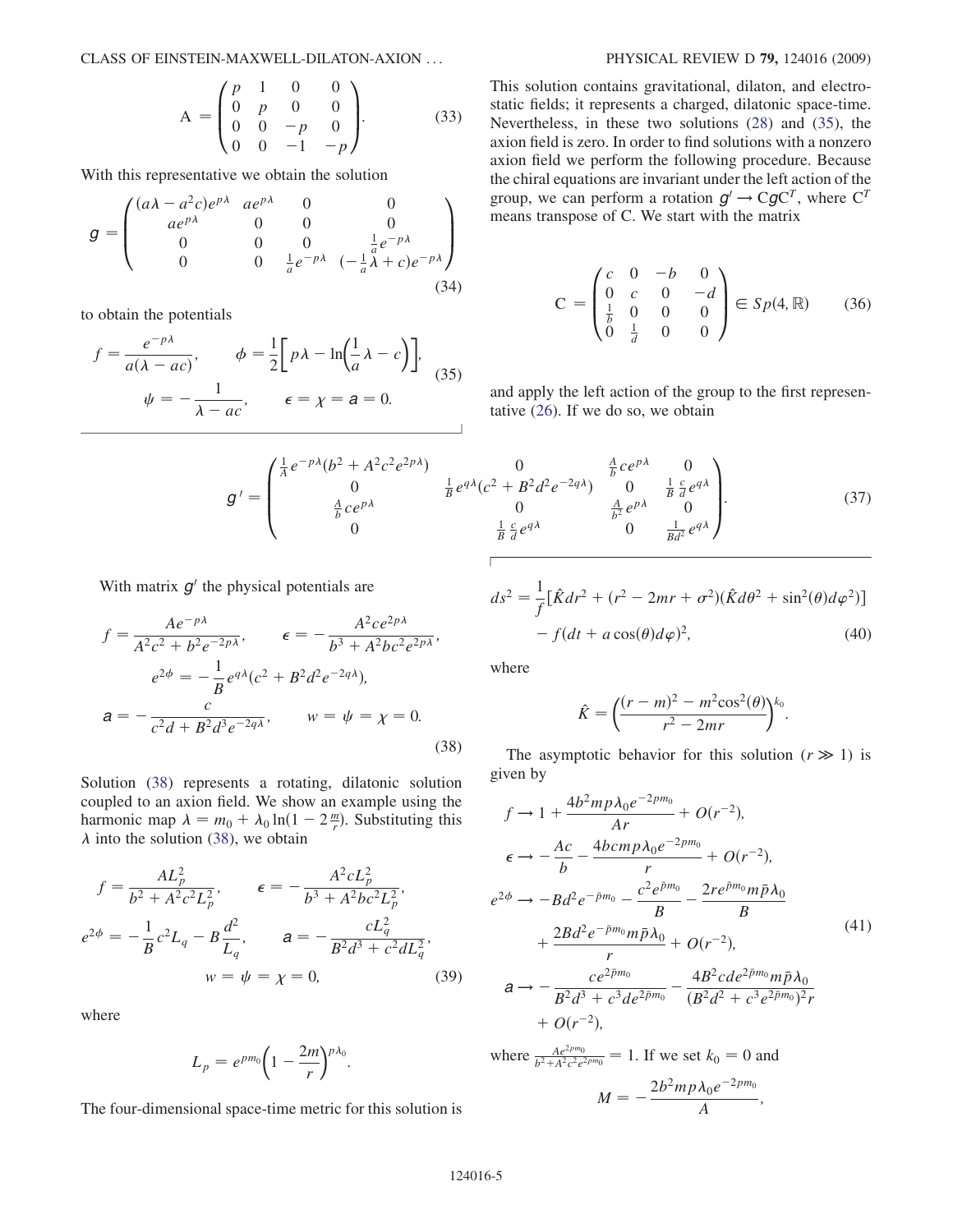solution [\(39\)](#page-4-2) can be seen as a generalization of the Schwarzschild space-time with rotation, dilaton, and axion fields. Nevertheless, this solution is asymptotically flat only if  $a = 0$ , when the solution becomes static.

In the same way we can apply the left action of the group to the second representative [\(33\)](#page-4-3). We use now the matrix

$$
C = \begin{pmatrix} 0 & 1 & 0 & -1 \\ -1 & 0 & 1 & 0 \\ 0 & 1 & 0 & 0 \\ -1 & 0 & 0 & 0 \end{pmatrix} \in Sp(4, \mathbb{R}).
$$
 (42)

After the transformation  $g' \rightarrow CgC^{T}$ , we obtain

$$
g = \begin{pmatrix} \frac{1}{A} (ABe^{-p\lambda} - \lambda e^{-p\lambda}) & \frac{1}{A} e^{-p\lambda} (-A^2 e^{2p\lambda} - 1) & 0 & -Ae^{p\lambda} \\ \frac{1}{A} e^{-p\lambda} (-Aae^{2p\lambda} - 1) & A\lambda e^{p\lambda} - A^2 Be^{p\lambda} & -ae^{p\lambda} & A\lambda e^{p\lambda} - A^2 Be^{p\lambda} \\ 0 & -Ae^{p\lambda} & 0 & -Ae^{p\lambda} \\ -ae^{p\lambda} & A\lambda e^{p\lambda} - A^2 Be^{p\lambda} & -ae^{p\lambda} & A\lambda e^{p\lambda} - A^2 Be^{p\lambda} \end{pmatrix}.
$$
 (43)

<span id="page-5-0"></span>With this matrix we find the potentials

$$
f = \frac{Ae^{p\lambda}}{AB - \lambda}, \quad \epsilon = 0,
$$
  
\n
$$
\psi = \frac{1 - A^2 e^{2p\lambda}}{AB - \lambda}, \quad \chi = -\frac{A^2 e^{2p\lambda}}{AB - \lambda},
$$
  
\n
$$
e^{2\phi} = \frac{(A(2AB - \lambda)\lambda - A^2(2 + AB^2))e^{2p\lambda} - A^3e^{4p\lambda} - A}{(\lambda - AB)e^{p\lambda}},
$$
  
\n
$$
a = \frac{A^2((2AB - \lambda)\lambda - (1 + A^2B^2)) - A^4e^{2p\lambda}}{(A^4 + 1)e^{2p\lambda} - A^2((2AB - \lambda)\lambda - 2 - A^2B^2)}.
$$
(44)

Metric [\(44\)](#page-5-0) represents a dilatonic static space-time coupled to an axion field, with electric and magnetic charges. We can see explicitly this metric using some harmonic map  $\lambda$ . Again we only give an example with the harmonic map  $\lambda = m_0 + \lambda_0 \ln(1 - \frac{2m}{r})$ , using this in the solution we find the solution we find

$$
f = \frac{AL_p}{AB - m_0 - \lambda_0 \ln(1 - \frac{2m}{r})},
$$
  
\n
$$
\epsilon = 0, \qquad \psi = \frac{1 - A^2 L_p^2}{AB - m_0 - \lambda_0 \ln(1 - \frac{2m}{r})},
$$
  
\n
$$
\chi = -\frac{A^2 L_p^2}{AB - m_0 - \lambda_0 \ln(1 - \frac{2m}{r})},
$$
  
\n
$$
e^{2\phi} = \frac{(AL_x - A^2(2 + AB^2))L_p^2 - A^3 L_p^4 - A}{(m_0 + \lambda_0 \ln(1 - \frac{2m}{r}) - AB)L_p},
$$
  
\n
$$
a = \frac{A^2(L_x - (1 + A^2B^2)) - A^4 L_p^2}{(A^4 + 1)L_p^2 - A^2(L_x - 2 - A^2B^2)},
$$
  
\n(45)

where

$$
L_x = \left(2AB - m_0 - \lambda_0 \ln\left(1 - \frac{2m}{r}\right)\right)
$$

$$
\times \left(m_0 + \lambda_0 \ln\left(1 - \frac{2m}{r}\right)\right).
$$
(46)

:

The asymptotic behavior for  $r \gg 1$  for this solution is as follows. It is convenient to chose  $A = \frac{m_0}{B - e^{pm_0}}$ . In this case, we have that

$$
f \to 1 - 2 \frac{\lambda_0 m((m_0 p - 1)e^{pm_0} + B)}{m_0 e^{pm_0}} \frac{1}{r}
$$

Again, if we define the mass parameter  $M$  of this solution as

$$
M = \frac{\lambda_0 m((m_0 p - 1)e^{pm_0} + B)}{m_0 e^{pm_0}},
$$

the solution can be seen also as a generalization of the Schwarzschild space-time. In this case, this solution has an electric monopole charge Q

$$
Q = 2 \frac{\lambda_0 m e^{-p m_0}}{m_0^2 (B - e^{p m_0})} [(1 + 2m_0^3 p - m_0^2) e^{2p m_0} - B((3 - m_0^2) e^{p m_0} + e^{-p m_0} B^2 - 3B)],
$$
 (47)

a dilatonic charge  $Q_D$  given by

$$
Q_D = \frac{m\lambda_0}{m_0(B^2 + (2m_0e^{2pm_0} - 2e^{pm_0})B + 2m_0^2e^{4pm_0} - 2m_0e^{3pm_0} + e^{2pm_0})}\times [-e^{-pm_0}B^3 + .(3 + (p - 2e^{pm_0})m_0)B^2 + (-2e^{2pm_0}pm_0^2 + (4e^{2pm_0} - 2pe^{pm_0})m_0 - 3e^{pm_0})B - 4e^{4pm_0}pm_0^3 + 2e^{3pm_0}m_0^2p + (-2e^{3pm_0} + e^{2pm_0}p)m_0 + e^{2pm_0}],
$$
\n(48)

and finally an axion  $Q_a$  charge such that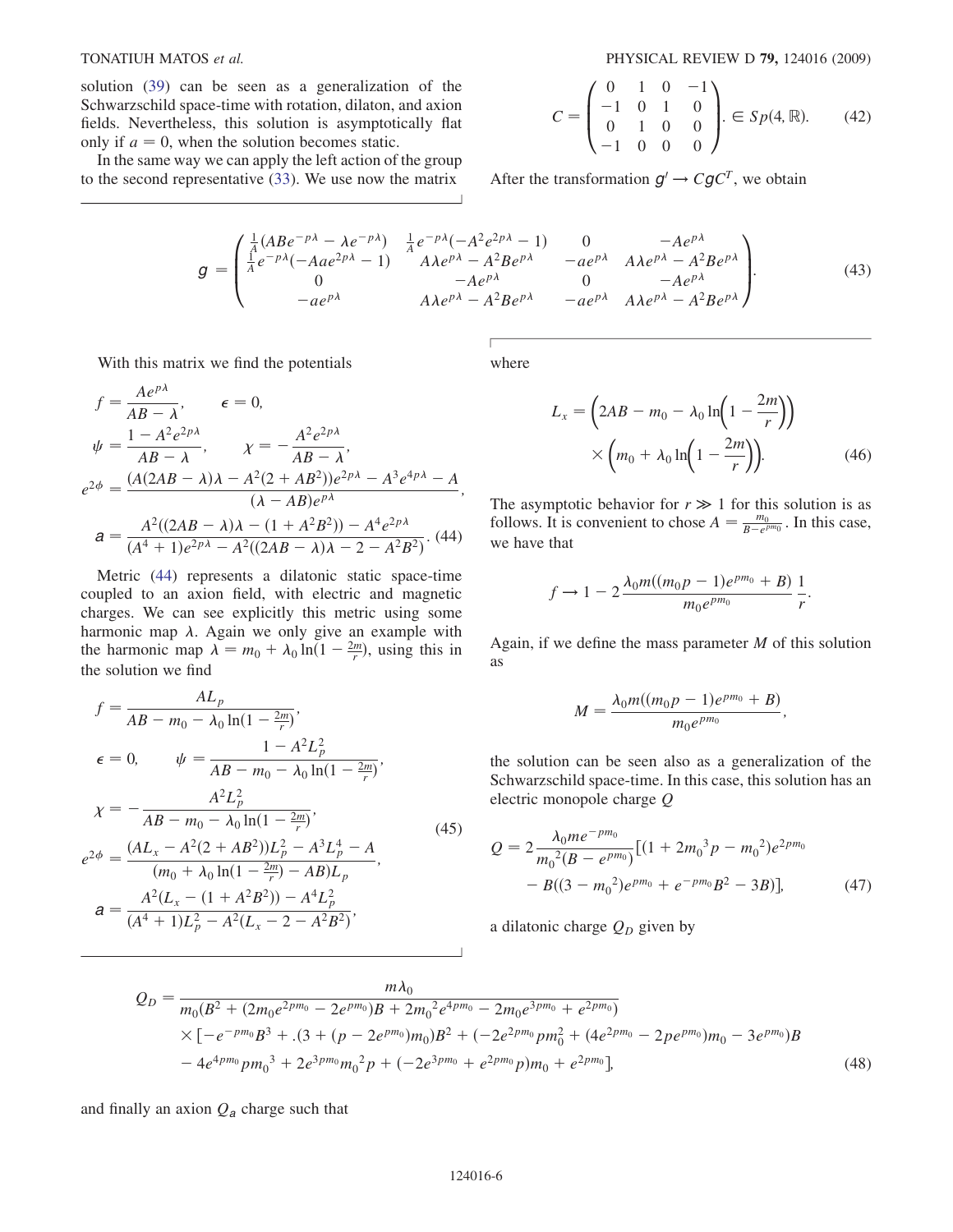$$
Q_{a} = \frac{4m_{0}^{2}m_{0}e^{pm_{0}}}{(e^{2pm_{0}}B^{4} - 4e^{3pm_{0}B^{3}} + (6e^{4pm_{0}} + 2m_{0}^{2})B^{2} + (-4e^{5pm_{0}} - 4m_{0}^{2}e^{pm_{0}})B + 2(m_{0}^{2} + 1)e^{2pm_{0}}m_{0}^{2} + e^{6pm_{0}})^{2}}
$$
  
×[ $B^{6}e^{pm_{0}}p + (m_{0} - 6p)e^{2pm_{0}}B^{5} + (15p - 5m_{0} + m_{0}^{2}p)e^{3pm_{0}}B^{4}$   
+((10m\_{0} - 20p - 4m\_{0}^{2}p)e^{4pm\_{0}} + m\_{0}^{3})B^{3} + ((6m\_{0}^{2}p - 10m\_{0} + 15p)e^{5pm\_{0}} - (m\_{0}p + 3)m\_{0}^{3}e^{pm\_{0}})B^{2}  
+(-(6p - 4m\_{0}^{2}p - 5m\_{0})e^{6pm\_{0}} + (3 + 2m\_{0}p)m\_{0}^{3}e^{2pm\_{0}})B + (e^{7pm\_{0}}m\_{0}^{2}p + p - m\_{0})e^{7pm\_{0}} - (1 + m\_{0}p)m\_{0}^{3}e^{3pm\_{0}}].\n(49)

In order to see the physical behavior of this solution, we take the very simple choice  $m_0 = 0$ ,  $B = 1$ . For this case, the asymptotic behavior of the solutions for  $r \gg 1$  is

$$
f = 1 - \frac{2\lambda_0 m (Ap + 1)}{A} \frac{1}{r} + O(r^{-2}),
$$
  
\n
$$
\psi = -\frac{(A^2 - 1)}{A} + 2\frac{\lambda_0 m (2A^3 p + A^2 - 1)}{A^2} \frac{1}{r} + O(r^{-2}),
$$
  
\n
$$
\Phi = \frac{1}{2} \ln(1 + 2A + 2A^2)
$$
  
\n
$$
- \frac{\lambda_0 m (2A^2 p + 4A^3 p + 1 + 2A - pA)}{A(1 + 2A + 2A^2)} \frac{1}{r} + O(r^{-2}),
$$
  
\n
$$
a = -\frac{A^2 (1 + 2A^2)}{2A^4 + 1 + 2A^2}
$$
  
\n
$$
+ 4\frac{\lambda_0 m A^2 (-A - A^3 - A^2 p + pA^4 - p)}{(1 + 2A^2 + 2A^4)^2} \frac{1}{r} + O(r^{-2}).
$$
  
\n(50)

This behavior shows the quantities we can consider to be the physical parameters of the solution. This metric is an asymptotically flat generalization of the Schwarzschild space-time, it is static and contains electromagnetic, scalar, and axion parameters.

We can choose now other harmonic maps to generate more solutions, but the important point is that we can generate solutions with physical features we want to have. The same situation happens with the twodimensional subspaces that we will study in the next section.

## VI. TWO-DIMENSIONAL SUBSPACES: THE SUBGROUP  $SO(2, 1)$

For this subgroup we start with the base of the algebra  $so(2, 1)$  given by

 $\sigma_1 =$ 0 0 10 0 0 01  $\begin{bmatrix} -1 & 0 & 0 & 0 \\ 0 & 0 & 0 & 0 \\ 0 & 0 & 0 & 0 \\ 0 & 0 & 0 & 0 \\ 0 & 0 & 0 & 0 \\ 0 & 0 & 0 & 0 \\ 0 & 0 & 0 & 0 \\ 0 & 0 & 0 & 0 \\ 0 & 0 & 0 & 0 \\ 0 & 0 & 0 & 0 \\ 0 & 0 & 0 & 0 \\ 0 & 0 & 0 & 0 & 0 \\ 0 & 0 & 0 & 0 & 0 \\ 0 & 0 & 0 & 0 & 0 \\ 0 & 0 & 0 & 0 & 0 & 0 \\ 0 & 0 & 0 & 0 & 0 & 0 \\$  $0 \t -1 \t 0 \t 0$  $\sqrt{2}$  $\overline{\phantom{a}}$  $\setminus$  $\sigma_2 =$  $\begin{array}{ccccccccc}\n0 & 0 & 0 & -1 \\
\end{array}$  $\sqrt{2}$  $\overline{\phantom{a}}$ 

We take the following Killing basis of the maximally symmetric space  $V_2$ :

$$
\dot{\vec{\zeta}} = \frac{C_1}{V^2} (\chi k \bar{\xi}^2 + \bar{\lambda}, \bar{\chi} k \xi^2 + \chi); \qquad \dot{\vec{\zeta}} = \frac{i C_2}{V^2} \phi(-\bar{\xi}, \xi); \n\dot{\vec{\zeta}} = \frac{C_3}{V^2} (\bar{\chi} k \bar{\xi}^2 + \chi, \chi k \xi^2 + \bar{\chi}),
$$
\n(52)

where  $\lambda = k + i k \in \mathbb{C}$ ;  $k \in \mathbb{R}$ . Now we choose the Maurer-Cartan form as

A <sup>ð</sup>3<sup>Þ</sup> ¼ 2 -<sup>1</sup> <sup>þ</sup> 1 -<sup>2</sup> <sup>þ</sup> 3 -<sup>3</sup>: (53)

The integrability condition  $g_{\xi\xi} = g_{\xi\xi}$  for  $g \in Sp(4, \mathbb{R})$  is fulfilled provided that the constants  $C_i$ ,  $i = 1, 2, 3$  are  $\bar{\xi} = g_{,\bar{\xi}\bar{\xi}}$ nstants fulfilled provided that the constants  $C_j$ ,  $j = 1, 2, 3$  are restricted to restricted to

$$
C_1 = -\frac{i}{\cancel{K}}\sqrt{\frac{k}{2}}, \qquad C_2 = -\frac{2k}{\cancel{d}}, \qquad C_3 = -\frac{i}{\cancel{K}}\sqrt{\frac{k}{2}}.
$$
 (54)

 $0 \t 0 \t -1 \t 0$  $0 \t -1 \t 0 \t 0$ 10 0 0  $\sigma_3 =$ 10 0 0  $0 \t 0 \t -1$  $0 \quad 0 \quad -1 \quad 0$  $\overline{\mathcal{B}}$  $\begin{array}{c} \hline \end{array}$  $(51)$ 

 $\sqrt{2}$ 

01 0 0

 $\setminus$ 

 $\setminus$ 

Thus after solving [\(21\)](#page-2-3), we find a solution of the potential matrix  $q$ , given in [\(18\)](#page-2-4) and ([19](#page-2-5)). Remember the fact that  $q$ is a real and symmetric matrix, thus the conditions for symmetry  $g = g<sup>T</sup>$  and reality  $g \in Sp(4, \mathbb{R})$  must be taken into account. With this in mind, we get a solution for the potential matrix  $g$ , to obtain

$$
g = \begin{pmatrix} \Xi & \Pi & 0 & \Pi \\ \Pi & \Xi & \Pi & 0 \\ 0 & \Pi & \Xi & \Pi \\ \Pi & 0 & \Pi & \Xi \end{pmatrix},
$$
(55)

<span id="page-6-0"></span>where

$$
\Xi = \frac{1 - k\xi\bar{\xi}}{1 + k\xi\bar{\xi}}
$$

and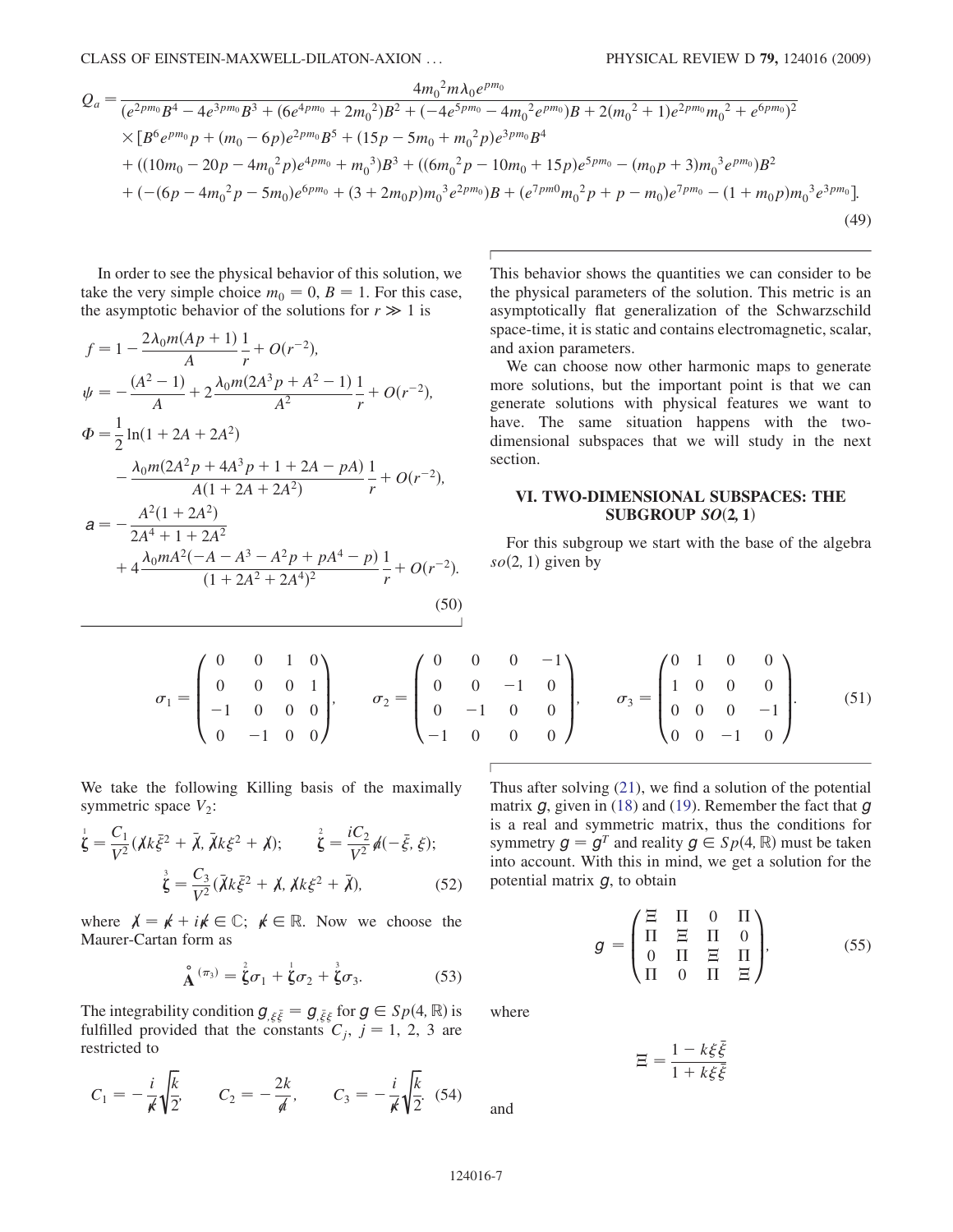$$
\Pi = \sqrt{\frac{k}{2}} \frac{(1-i)\xi - (1+i)\bar{\xi}}{1 + k\xi \bar{\xi}}.
$$

With this solution we find the following set of potentials:

$$
f = \frac{1 - \xi \bar{\xi}}{1 + \xi \bar{\xi}}, \quad \epsilon = 0,
$$
  
\n
$$
\psi = \frac{i}{\sqrt{2}} \frac{((i - 1)\xi + (1 + i)\bar{\xi})}{1 + \xi \bar{\xi}},
$$
  
\n
$$
\chi = -\frac{1}{W}(\xi + \bar{\xi} + i\xi \bar{\xi}^2 + i\bar{\xi} - i\xi + \xi^2 \bar{\xi} + \xi \bar{\xi}^2 - i\xi^3 - i\xi^2 \xi^2 - i\xi^3) - \frac{1}{W}(\bar{\xi}^3 \xi^2 + i\bar{\xi}^3 + \xi^3 \xi^2 - i\xi^3 \bar{\xi}^2 - \xi^3 - \xi^3 + i\xi^2 \bar{\xi}^3),
$$
  
\n
$$
a = -\frac{\xi^2 + \bar{\xi}^2}{1 + \xi^2 \bar{\xi}^2 - i\xi^2 + i\xi^2},
$$
  
\n
$$
\Phi = -\frac{1}{2} \ln \left( \frac{1 - \xi^2 \bar{\xi}^2}{-1 - \xi^2 \bar{\xi}^2 + i\xi^2 - i\xi^2} \right),
$$
 (56)

where  $W = \sqrt{2}(-i\xi^3 \bar{\xi} + i\xi^2 - i\xi^2 + \xi^2 \bar{\xi}^2 + i\xi \bar{\xi}^3 + \xi^3 \bar{\xi}^3 + \xi \bar{\xi}^2 + 1)$ . The functions  $\xi$  and  $\bar{\xi}$  are solutions of the two-dimensional harmonic mans equations that is of  $\sqrt{2}(-i\xi^3 \bar{\xi} + i\xi^2 - i\xi^2 + \xi^2 \bar{\xi}^2 + i\xi \bar{\xi}^3)$ <br>The functions  $\xi$  and  $\bar{\xi}$  are solutions the two-dimensional harmonic maps equations, that is, of the Ernst equations [[11](#page-11-5)]. We show an example using the Ernst potential for the Kerr solution, with the help of an harmonic map defined in terms of the Ernst's potential

$$
\mathcal{E} = \frac{1 - \xi}{1 + \xi},\tag{57}
$$

<span id="page-7-1"></span><span id="page-7-0"></span>by

$$
\mathcal{E} = 1 + \frac{2q}{r - il\cos(\theta)}.\tag{58}
$$

We find the solution of the EMDA field equations such that

$$
ds^{2} = f^{-1} \left( dt - \frac{2q^{2}l\sin(\theta)^{2}}{r^{2} + 2qr + l^{2}\cos(\theta)^{2}} d\varphi \right)^{2}
$$

$$
- f \left\{ \left( 1 + \frac{q^{2}\sin(\theta)^{2}}{r^{2} + 2qr + l^{2}\cos(\theta)^{2}} \right)^{-2} \right\} \tag{59}
$$

$$
((r+q)^2 + (l^2 - q^2)\cos(\theta)^2)\left(\frac{dr^2}{\Delta} + d\theta^2\right) + \Delta\sin(\theta)^2d\varphi^2\bigg\},\tag{60}
$$

where  $\Delta$  designs the horizon function, which is defined by

$$
\Delta(r) \equiv r^2 + 2qr + l^2,
$$

and  $f$  is the gravitational potential which reads

$$
f = \left(1 + \frac{2q^2}{r^2 + 2qr + l^2\cos(\theta)^2}\right).
$$

The harmonic map which is responsible of this solution is given by  $(57)$  $(57)$  $(57)$  and  $(58)$  $(58)$  $(58)$ , or by

$$
\xi = \frac{m}{R},\tag{61}
$$

where  $R \equiv r + q - il\cos(\theta) \in \mathbb{C}$ . This harmonic map<br>satisfies the harmonic equations, which in complex coorsatisfies the harmonic equations, which in complex coordinates read

$$
(\rho \xi_{,z})_{,\bar{z}} + (\rho \xi_{,\bar{z}})_{,z} + 2\rho \Gamma^{\xi}{}_{\xi\xi} \xi_{,z} \xi_{,\bar{z}} = 0, \qquad (62)
$$

where  $\Gamma^{\xi}{}_{\xi\xi}$  are the affin connection of the auxiliar space [\(23\)](#page-2-6).

The other interesting aspect of the solution is the electromagnetic field, that is,

$$
E_r = -\frac{q(r^2 + 2qr - 2l\cos(\theta)(r + q) - l^2\cos^2(\theta))}{(r^2 + 2qr + 2q^2 + l^2\cos^2(\theta))^2},
$$
  
\n
$$
E_{\theta} = \frac{q l\sin(\theta) Y_+}{(r^2 + 2qr + 2q^2 + l^2\cos^2(\theta))^2}, \qquad E_{\varphi} = -0,
$$
  
\n
$$
B_r = \frac{(r^2 + 2qr + l^2 + 2q^2)q \sin(\theta) Y_-}{(r^2 + 2qr + 2q^2 + l^2\cos^2(\theta))^2},
$$
  
\n
$$
B_{\theta} = \frac{((r + 2q)r - 2a(r + q)\cos(\theta) - l^2\cos^2(\theta))q l\sin^2(\theta)}{(r^2 + 2qr + 2q^2 + l^2\cos^2(\theta))^2},
$$
  
\n
$$
B_{\varphi} = -0,
$$
  
\n(63)

being

$$
Y_{\pm} = r^2 + 2qr + 2q^2 - l^2 \cos^2(\theta) \pm 2l(r+q)\cos(\theta).
$$

Using the Komar integrals we can find the electric and the magnetic charges of the solution. If the electric charge is q we find that the magnetic monopolar charge is  $p =$ -l, which is responsible of the stationarity of the metric is  $-q$ , which tell us that the solution is a dyon. The parameter the parameter of dipolar electric moment.

Another feature of this solution is that it is asymptotically flat. The Komar mass is null  $M = 0$  and its angular moment  $J = 0$  too. Of course, this analysis is valid only from the point of view of an observer that is far away from the source of the fields.

The solution contains two singularities with two regions separated in two geometric places:

(1) the exterior singularity

$$
r = q + \sqrt{q^2 - l^2 \cos(\theta)^2},
$$

(2) the interior singularity

$$
r = q - \sqrt{q^2 - l^2 \cos(\theta)^2},
$$

with horizons in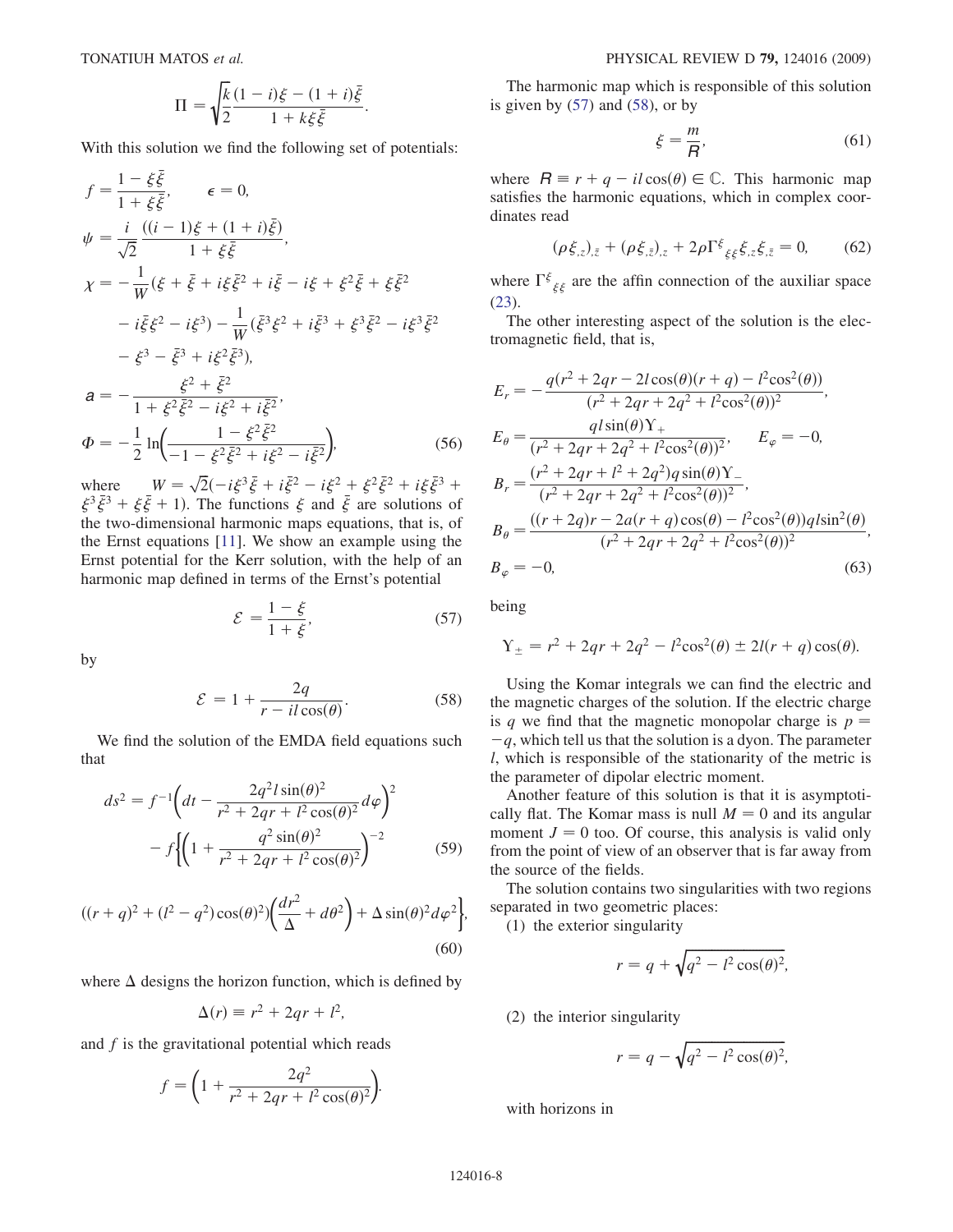<span id="page-8-0"></span>



FIG. 1 (color online). Diagrams showing several views of the horizons (spherical surfaces)  $r = m \pm \sqrt{m^2 - a^2}$  and the singu-<br>larities (external surface like an ellipsoid #1, and internal surface larities (external surface like an ellipsoid #1, and internal surface #2)  $r = m \pm \sqrt{m^2 - a^2 \cos(\theta)^2}$ , for the values  $m = 1.18$  and  $a = 1$  in spherical coordinates  $a = 1$  in spherical coordinates.

(1) the exterior horizon (events)

$$
r_+ = q + \sqrt{q^2 - l^2},
$$

(2) the interior horizon (Cauchy)

$$
r_{-}=q-\sqrt{q^2-l^2}.
$$

See Fig. [1.](#page-8-0) The surface gravity of the exterior horizon is given by

$$
\kappa = \frac{1}{\sqrt{2}} \frac{m^2 - a^2}{m^2 a},
$$

which tell us that it is a regular events horizon.

The solution is then a dyon, which represents a collapse of electromagnetic charges. That latter fact follows from the nature of the coupling between gravity and the two scalar fields: the dilaton and the Pecci-Quinn pseudoscalar or axion.

### VII. CONCLUSIONS

The harmonic maps ansatz is an excellent tool for finding exact solutions of systems of nonlinear partial differential equations [[7](#page-11-1)], in particular, this method has been very useful in solving the chiral equations derived from a nonlinear  $\sigma$  model [[12](#page-11-6)]. Einstein equations in vacuum can be reduced to a nonlinear  $\sigma$  model with structural group  $SL(2,\mathbb{R})$  in the space-time and to a structural group  $SU(1, 1)$  in the potential spaces, i.e. in terms of the Ernst potentials. The electrovacuum case can also be reduced to a nonlinear  $\sigma$  model with structural group  $SU(2, 1)$  in<br>terms of the extended Ernst potentials [6.11]. The terms of the extended Ernst potentials [\[6,](#page-11-0)[11\]](#page-11-5). The Kaluza-Klein field equations can also be written as a  $SL(3, \mathbb{R})$  nonlinear  $\sigma$  model in the space-time as well as in the potential space [7, 13]. This is possible because the in the potential space [[7](#page-11-1),[13](#page-11-7)]. This is possible because the corresponding potential space is a symmetric Riemannian space only for  $\alpha = 0$  and  $\alpha = \sqrt{3}$ , but this is not the case<br>for the low energy limit in superstrings or the Maxwellfor the low energy limit in superstrings or the Maxwellphantom theories. In [\[8](#page-11-2)], we extended this method [\[7](#page-11-1),[14](#page-11-8)] to the Einstein-Maxwell-dilaton fields with arbitrary  $\alpha$  and in this work we use this technique for the Einstein-Maxwelldilaton-axion fields with the invariant group  $Sp(4, \mathbb{R})$ . With this method we were able to obtain exact solutions of the EMDA field equations for the one- and twodimensional subgroups of  $Sp(4, \mathbb{R})$ . The method is very powerful, it makes possible to generalize the Schwarzschild space-time and to obtain solutions which represent magnetic and electric monopoles, dipoles, dyons, etc., coupled to gravitational monopoles, dipoles and to different multipoles of the scalar fields.

## ACKNOWLEDGMENTS

We would like to thank Darío Núñez for many helpful and useful discussions. The numerical computations were carried out in the "Laboratorio de Super-Cómputo Astrofísico (LaSumA)" del Cinvestav and in the UNAM's cluster Kan-Balam. This work was partially supported by CONACyT México, under Grants No. 49865-F and No. I0101/131/07C-234/07, Instituto Avanzado de Cosmologia (IAC) collaboration.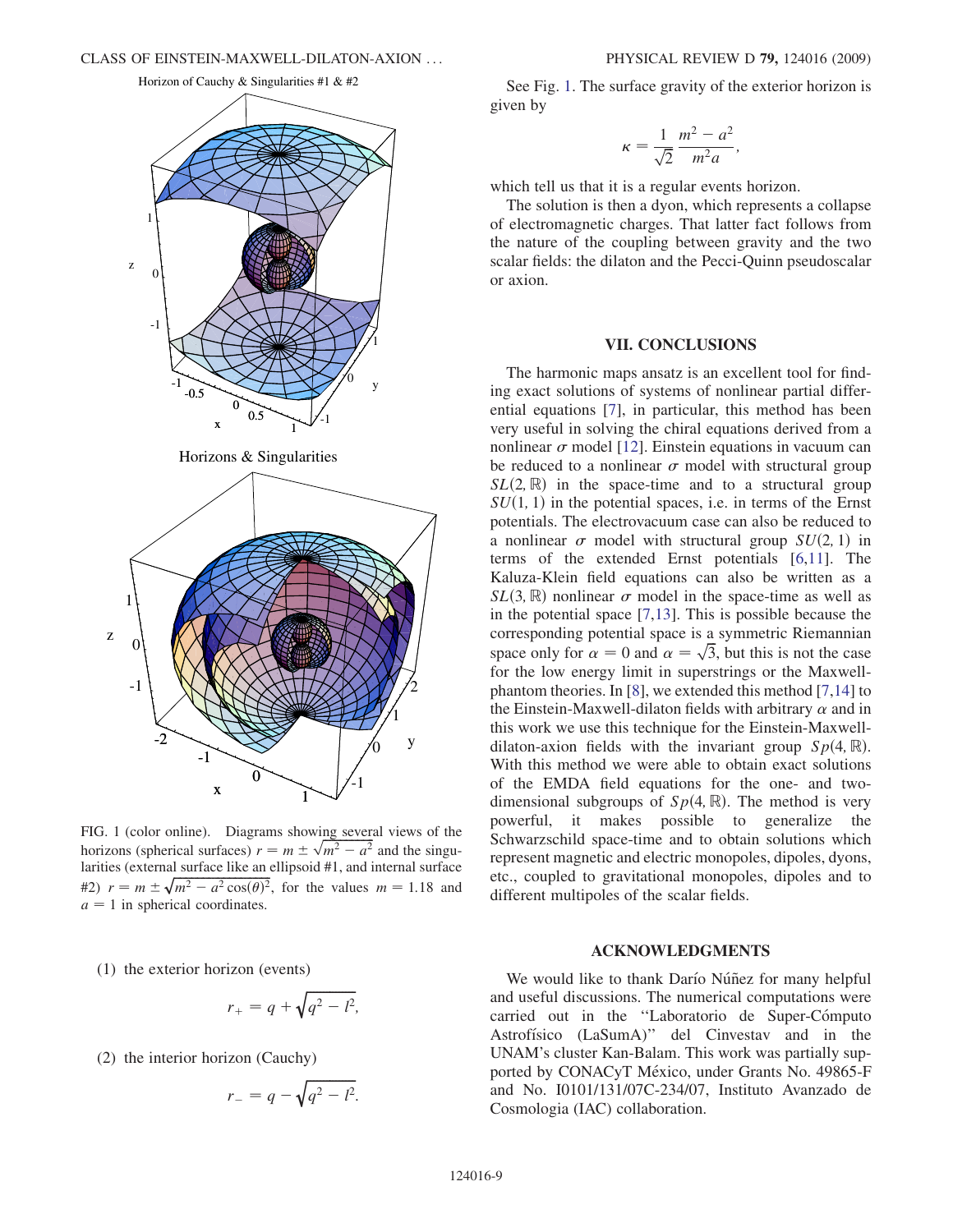## APPENDIX: THE HARMONIC MAPS ANSATZ

In this appendix, we follow [\[12\]](#page-11-6) in order to apply the method of harmonic maps to the EMDA field equations. Let  $g$  be a map defined by

$$
g: \mathcal{C} \otimes \bar{\mathcal{C}} \to G \qquad g \to g(z, \bar{z}) \in G, \tag{68}
$$

<span id="page-9-0"></span>where  $G$  is a paracompact Lie group and  $g$  fulfils the field equations derived from the Lagrangian

$$
\mathcal{L} = \alpha \operatorname{tr}(g_{,z}g^{-1}g_{,\bar{z}}g^{-1}). \tag{A1}
$$

<span id="page-9-1"></span>The field equations are called the chiral equations for  $g$ , in explicit form they are given by

$$
(\alpha g_{,z}g^{-1})_{,\bar{z}} + (\alpha g_{,\bar{z}}g^{-1})_{,z} = 0 \tag{A2}
$$

where  $\alpha^2$  = detg.

Lagrangian ([A1](#page-9-0)) represents a topological quantum field theory with gauge group  $G$ . In what follows, we give a method to find explicit expressions of the elements  $g \in G$ in terms of the local coordinates  $z$  and  $\bar{z}$ .

Let  $G_c$  be a subgroup  $G_c \subset G$  such that  $c \in G_c$  implies  $c_{z} = 0$ ,  $c_{z} = 0$ . Then Eq. [\(A2\)](#page-9-1) is invariant under the left action  $I_{\text{tot}}$  of  $G_{\text{tot}}$  over  $G$ action  $L_c$  of  $G_c$  over  $G$ .

Proposition 1. Let  $\beta$  be a complex function defined by

$$
\beta_{,z} = \frac{1}{4(\ln \alpha)_{,z}} \operatorname{tr}(g_{,z}g^{-1})^2, \qquad g \in G \qquad (A3)
$$

and  $\beta_{\bar{z}}$  with  $\bar{z}$  instead of z. If g fulfils the chiral equations, then  $\beta$  is integrable.

Proof. It is sufficient to calculate the identity  $\beta_{z\bar{z}} = \beta_{\bar{z}z}$ .<br>show this, we see that To show this, we see that

$$
\beta_{,z\bar{z}} = \frac{1}{4} \operatorname{tr} \left[ \frac{1}{\alpha_{,z}} (\alpha g_{,z} g^{-1})_{,\bar{z}} g_{,z} g^{-1} + \frac{1}{\alpha_{,z}} \alpha g_{,z} g^{-1} g_{,z\bar{z}} g^{-1} - \frac{1}{\alpha_{,z}} \alpha g_{,z} g^{-1} g_{,z} g^{-1} g_{,\bar{z}} g^{-1} - \frac{\alpha_{,z\bar{z}}}{(\alpha_{,z})^2} \alpha g_{,z} g^{-1} g_{,z} g^{-1} \right]
$$
  
= 
$$
\frac{1}{4} \frac{1}{\alpha_{,z}} \operatorname{tr} [((\alpha g_{,z} g^{-1})_{,\bar{z}} + (\alpha g_{,\bar{z}} g^{-1})_{,z} - \alpha_{,z} g_{,\bar{z}} g^{-1}) g_{,z} g^{-1}]
$$

but the matrices in the trace can be commutated. Thus, if g fulfils the chiral equations, we have

$$
\beta_{,z\bar{z}} = -\frac{1}{4} \operatorname{tr}[g_{,\bar{z}}g^{-1}g_{,z}g^{-1}].
$$

Let  $G$  be the corresponding Lie algebra of  $G$ . The Maurer-Cartan form  $\omega_{g}$  of G defined by

$$
\omega_g=L_{g^{-1}*}(g)
$$

is a 1-form on G with values on  $G, \omega_g \in T_g^*G \otimes G$ , where  $T^*M$  represents the tangent space of the manifold M at the  $T_x^*M$  represents the tangent space of the manifold M at the point x and L is the left action of G over G, L:  $G \otimes G \rightarrow G$ . L must be defined in a convenient manner in order to preserve the properties of the elements of G. Now we define the mappings

$$
A_z: G \to G, \t g \to A_z(g) = g_{,z}g^{-1},
$$
  
\n
$$
A_{\bar{z}}: G \to G, \t g \to A_{\bar{z}}(g) = g_{,\bar{z}}g^{-1}.
$$
\n(A4)

<span id="page-9-2"></span>If g is given in a representation of  $G$ , then we can write the 1-form  $\omega(g) = \omega_g$  as

$$
\omega = A_z dz + A_{\bar{z}} d\bar{z}.
$$
 (A5)

<span id="page-9-3"></span>We can now define a metric on  $G$  in a standard manner. Since  $\omega_{\rho}$  can be written as in [\(A5](#page-9-2)), the tensor

$$
l = \text{tr}(dgg^{-1} \otimes dgg^{-1})
$$
 (A6)

on G defines a metric on the tangent bundle of G.

Theorem 1. The submanifold of solutions of the chiral equations  $S \subset G$ , is a symmetric manifold with metric [\(A6](#page-9-3)).

Proof. We will only outline here the proof. We take a parametrization  $\lambda^a$   $a = 1, \dots n$  of G. The set  $\{\lambda^a\}$  is a local coordinate system of the n-dimensional differential manifold G. In terms of this parametrization the Maurer-Cartan 1-form  $\omega$  can be written as

$$
\omega = A_a d\lambda^a, \tag{A7}
$$

where  $A_a(g) = \left(\frac{\partial}{\partial \lambda^a} g\right) g^{-1}$ . The chiral equations then read

$$
\nabla_b A_a(g) + \nabla_a A_b(g) = 0,\tag{A8}
$$

with  $\nabla_a$  the convariant derivative defined by ([A6\)](#page-9-3).

It follows the relation

$$
\nabla_b A_a(g) = \frac{1}{2} [A_a, A_b](g). \tag{A9}
$$

Thus the Riemannian curvature  $R$  can be derived from [\(A6](#page-9-3)), their components read

$$
R_{abcd} = \frac{1}{4} \text{ tr}(A_{[a}A_{b]}A_{[c}A_{d]}),
$$
 (A10)

where  $[a, b]$  means index commutation. This can be done, because G is a paracompact manifold. From here it follows that  $\nabla \mathcal{R} = 0$ .

Proposition 2. The function  $\alpha^2$  = detg is harmonic.

Proof. Using the formulas  $tr(A_{,x}A^{-1}) = ln(detA)_{,x}$ , we can see that the trace of the chiral equations implies  $\alpha_{z\bar{z}} = 0.$ <br>Let V

Let  $V_p$  be a complete totally geodesic submanifold of  $G$ and let  $\{\lambda^i\}$  $i = 1, \dots, p$  be a set of local coordinates on  $V_p$ <br>and suppose we completely know the submanifold V. and suppose we completely know the submanifold  $V_p$ . It is clear that the submanifold  $V_p$  is also symmetric. The symmetries of G and  $V_p$  are in fact isometries, since both of them are paracompact manifolds, with Riemannian metrics ([A6\)](#page-9-3) and  $i_*l$ , respectively, where i is the restriction of  $V_p$  into G. Let us suppose that  $V_p$  possesses d isometries. The chiral equations imply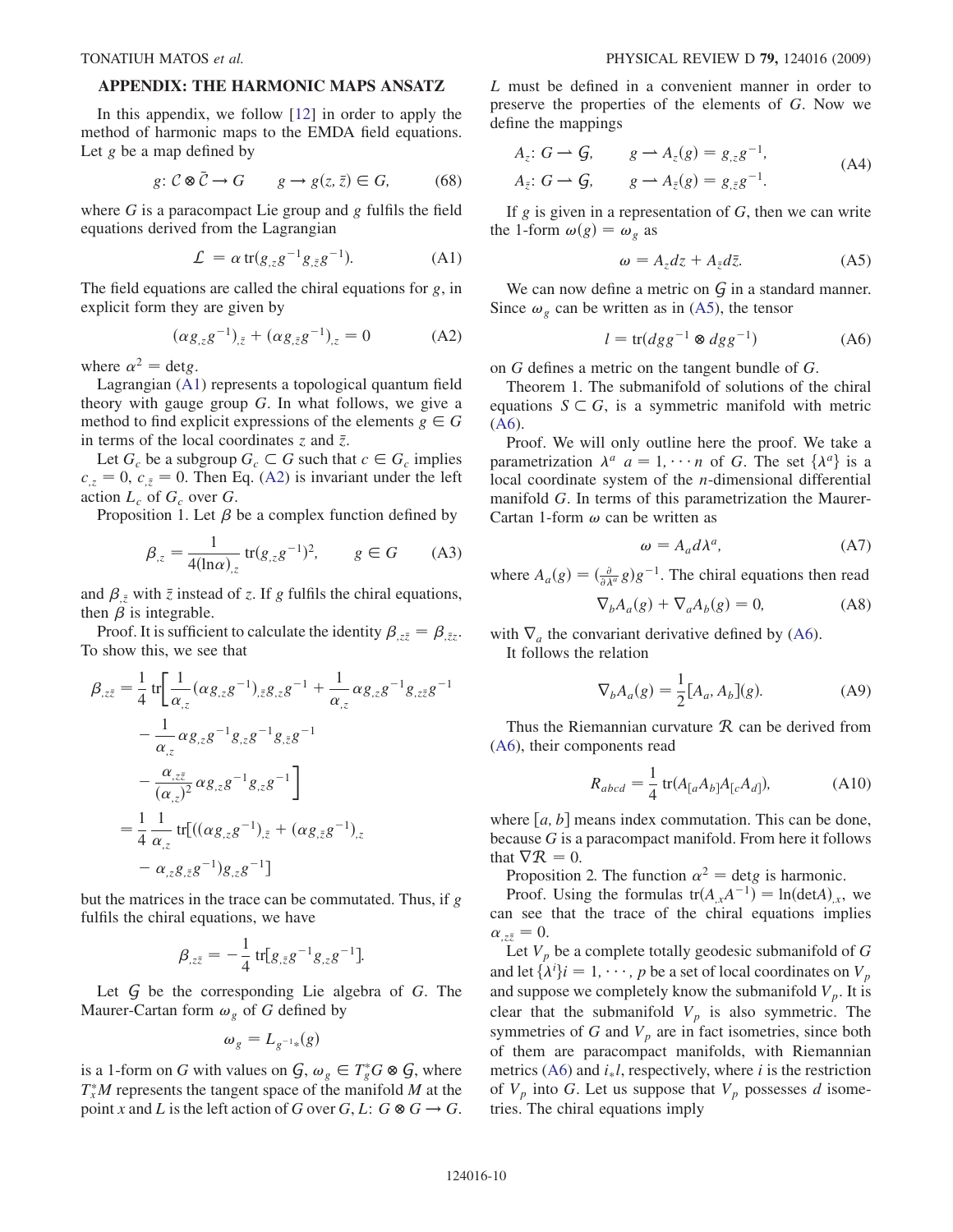$$
(\alpha \lambda_{,z}^{i})_{,\bar{z}} + (\alpha \lambda_{,\bar{z}}^{i})_{,z} + 2\alpha \sum_{ijk} \Gamma_{jk}^{i} \lambda_{,z}^{j} \lambda_{,\bar{z}}^{k} = 0,
$$
  
\n*i, j, k = 1, \cdots, p,* (A11)

<span id="page-10-5"></span>where  $\Gamma_{jk}^i$  are the Christoffel symbols of  $i_*l$  and  $\lambda^i$  are the theorems. totally geodesic parameters on  $V_p$ . In terms of the parameters  $\lambda^{i}$  the chiral equations read

$$
\nabla_i A_j(g) + \nabla_j A_i(g) = 0,
$$
 (A12)

where  $\nabla_i$  is the covariant derivative of  $V_p$ . Equation ([A12\)](#page-10-5) is the Killing equation on  $V_p$  for the components of  $A_i$ . Since we know the manifold  $V_p$ , we know its isometries and therefore its Killing-vector space. Let  $\xi_s$ , s =  $1, \dots, d$ , be a base of the Killing-vector space of  $V_p$  and  $\Gamma<sup>s</sup>$  be a base of the subalgebra corresponding to  $V_p$ . Then we can write

$$
A_i(g) = \sum_s \xi_s^i \Gamma^s, \tag{A13}
$$

<span id="page-10-6"></span>where  $\xi_s = \sum_j \xi_s^j \frac{\partial}{\partial \lambda^j}$ . The covariant derivative on  $V_p$  is given by given by

$$
\nabla_j A_i(g) = -\frac{1}{2} [A_i A_j](g), \qquad (A14)
$$

where  $A_i$  fulfills the integrability conditions

$$
F_{ij} = \nabla_j A_i(g) - \nabla_i A_j(g) - [A_j, A_i](g) = 0,
$$
 (A15)

i.e.,  $A_i$  has a pure gauge form.

Thus, because we know  $\{\xi_s\}$  and  $\{\Gamma^s\}$  we can integrate the elements of S, since  $A_i(g) \in \mathcal{G}$  can be mapped into the group by means of the exponential map. Nevertheless it is not possible to map all the elements one by one. Fortunately we have the following proposition.

Proposition 3. The relation  $A_i^c \sim A_i$  iff there exist  $c \in$  such that  $A^c = A \circ I$  is an equivalence relation  $G_c$  such that  $A<sup>c</sup> = A \circ L_c$ , is an equivalence relation.

This equivalence relation separates the set  ${A_i}$  into equivalence classes  $[A_i]$ . Let TB be a set of representatives of each class,  $TB = \{\pmb{[}A_i\pmb{]}\}\$ . Now we map the elements of  $TB \subset \mathcal{G}$  into the group S by means of the exponential map or by integration. Let us define B as the set of elements of the group, mapped from each representative

$$
B = \{ g \in S | g = \exp(A_i), A_i \in TB \} \subset G.
$$

The elements of B are also elements of S because  $A_i$  fulfils

the chiral equations, i.e.  $B \subset S$ . For constructing all the set S we have the following theorem.

Theorem 2.  $(S, B, \pi, G_c, L)$  is a principal fibre bundle with projection  $\pi(L_c(g)) = g$ ;  $(c, g) = L_c(g)$ .

Proof. The fibres of G are the orbits of the group  $G_c$  on  $G, F_g = \{g' \in G | g' = L_c(g)\}\$ for some  $g \in B$ . The topology of B is its relative topology with respect to G. Let  $\mathcal{B}_F$ be the bundle  $\mathcal{B}_F = (G_c \times U_\alpha, U_\alpha, \pi)$ , where  $\{U_\alpha\}$  is an open covering of B. We have the following lemma.

Lemma 1. The bundle  $B_F$  and

$$
\mathcal{B} = (\pi^{-1}(U_{\alpha}), U_{\alpha}, \pi|_{\pi^{-1}(U_{\alpha})})
$$

are isomorphic.

Proof. The mapping

$$
\psi_{\alpha}: \phi^{-1}(U_{\alpha}) = \{g \in S | g' = L_{c}(g), g \in U_{\alpha}\}_{c \in G_{c}}
$$

$$
\rightarrow G_{c} \times U_{\alpha},
$$

$$
g' \rightarrow \psi_{\alpha}(g') = (c, g)
$$

is a homeomorphism and

$$
\pi|_{\pi^{-1}(U_{\alpha})}(g')=g=\pi_2\circ\psi_{\alpha}(g').
$$

By lemma 1 the bundle  $\mathcal B$  is locally trivial. To end the proof of the theorem it is sufficient to prove that the  $G_c$ spaces  $(S, G_c, L)$  and  $(G_c \times U_{\alpha}, G_c, \delta)$ , are isomorphic, but that follows from

$$
\delta \circ \mathrm{id}|_{G_c} \times \psi_\alpha = \psi_\alpha \circ L|_{G_c \times \pi^{-1}(U_\alpha)}.
$$

With this theorem it is now possible to explain the harmonic maps method as follows:

- (i) Given the chiral equations ([A2](#page-9-1)), invariant under the group G, choose a symmetric Riemannian space  $V_p$ with d Killing vectors,  $p \le n = \text{dim}G$ .
- (ii) Look for a representation for the corresponding Lie algebra  $G$  compatible with the commutating relations of the Killing vectors, via Eq. ([A14\)](#page-10-6).
- (iii) Write the matrices  $A_i(g)$  explicitly in terms of the geodesic parameters of the symmetric space  $V_p$ .
- (iv) Use proposition 2 for finding the equivalence classes in  $\{A_i\}$  and choose a set of representatives.
- (v) Map the Lie algebra representatives into the group.

The solutions can be constructed by means of the left action of the  $G_c$  group into  $G$ .

- <span id="page-10-1"></span><span id="page-10-0"></span>[1] T. G. Clemson and A. R. Liddle, arXiv:0811.4676.
- <span id="page-10-2"></span>[2] T. Matos and F.S. Guzmán, Classical Quantum Gravity 17, L9 (2000).
- [3] D. Orlando, Nucl. Phys. B, Proc. Suppl. 171, 304 (2007).
- <span id="page-10-4"></span><span id="page-10-3"></span>[4] T. Matos, J.-R. Luebano, H. García-Compean, and A. Vázquez, Int. J. Mod. Phys. A 23, 1949 (2008).
- [5] A. R. Frey and A. Mazumdar, Phys. Rev. D 67, 046006 (2003).